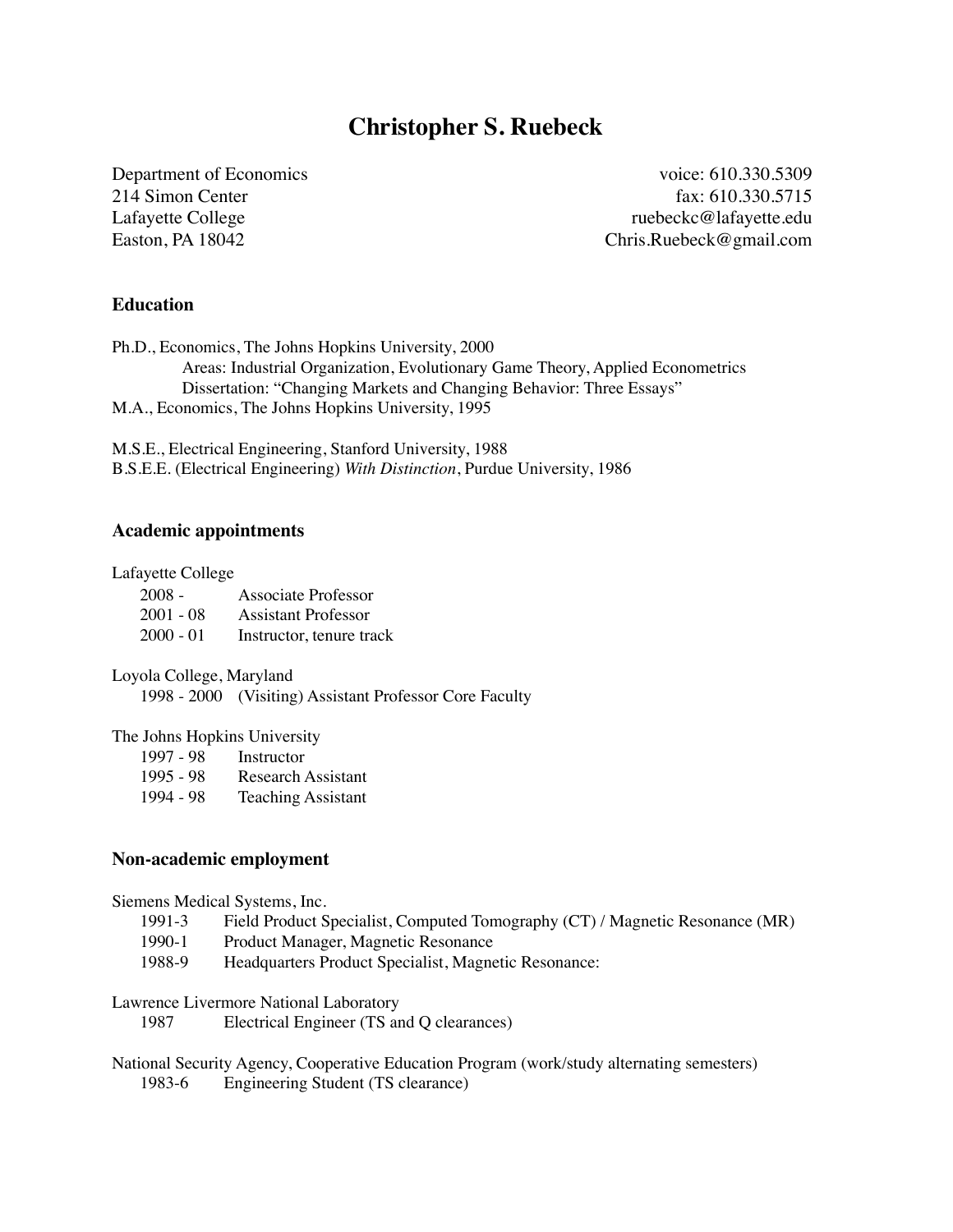# **Grants, fellowships, and other funding**

| 2007-13 | National Science Foundation, Human and Social Dynamics: Integrating Agent-Based<br>Modeling and Life-Cycle Analyses to Enhance Environmental Policy Making, Research<br>Grant BCS-079458, \$635,000. Principal Investigator; co-PIs Sharon Jones (University of<br>Portland) and Jeff Pfaffman (Computer Science)                                  |
|---------|----------------------------------------------------------------------------------------------------------------------------------------------------------------------------------------------------------------------------------------------------------------------------------------------------------------------------------------------------|
| 2007-13 | National Science Foundation, CPATH-T: Campus Wide Computation Initiative, A New<br>Model For Computing Education, Research Grant 0722211/0722203, \$105,716 and<br>\$559,950. One of several senior personnel across the Lafayette College campus; Principal<br>Investigators Chun Wai Liew (Computer Science) and PI Valerie Barr (Union College) |
| 2011    | Support from Lafayette's Environmental Science & Studies program for a Marketing<br>Research (Econ 361) project with the West Ward Neighborhood Partnership                                                                                                                                                                                        |
| 2011    | Grant from the Lafayette Libraries to add an information literacy component to<br>Marketing Research (Econ 361) course                                                                                                                                                                                                                             |
| 2010    | Support from community-based learning and research Faculty Innovation Grant and<br>Princeton Corporation for National and Community Service: fund summer research<br>work by Rachel Ingber in a study of the Nurse Family Partnership's Holiday Helpers<br>program with Lafayette College                                                          |
| 2010    | Interdisciplinary course through Andrew W. Mellon Foundation grant funds:<br>Evolutionary Game Theory, with Robert Root from the Department of Mathematics                                                                                                                                                                                         |
| 2009    | Lehigh Valley Research Consortium inter-institutional grant to survey the local food supply<br>chain for the Lehigh Valley chapter of Buy Fresh Buy Local                                                                                                                                                                                          |
| 2002    | Summer Research Fellowship, Lafayette College                                                                                                                                                                                                                                                                                                      |
| 2001    | Integrating Computers in the Curriculum Grant, Lafayette College                                                                                                                                                                                                                                                                                   |
| 1985    | AT&T Fellowship for an outstanding member of Eta Kappa Nu, the electrical engineering<br>honor society, Beta Chapter (Purdue University)                                                                                                                                                                                                           |

# **Teaching Awards**

| 2003-4 | Lafayette College Student Government Teaching Award, Humanities and Social Sciences                                                                                         |
|--------|-----------------------------------------------------------------------------------------------------------------------------------------------------------------------------|
| 2003-4 | Award for Outstanding Contributions to the Economics and Business Department from<br>Omicron Delta Epsilon economics honor society, Alpha Delta Chapter (Lafayette College) |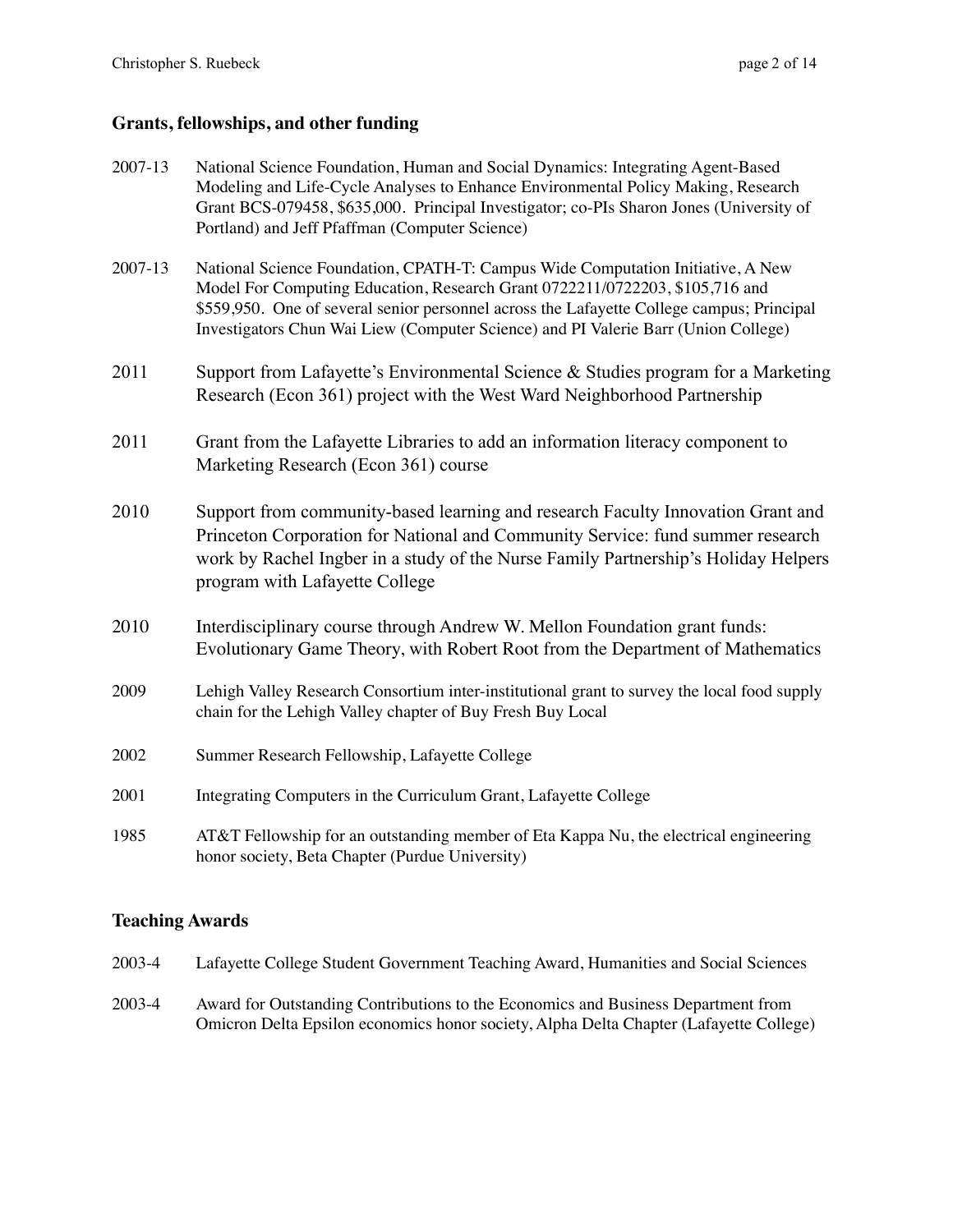# **Published work: Peer-reviewed**

- "A Marketing Research Project for the Greater Lehigh Valley Chapter of Buy Fresh Buy Local" (2016) in *When community matters: The teaching and practice of community-based research*, Beckman, M., & Long, J. (Eds.), Sterling VA: Stylus.
- "Consumer Search, Rationing Rules, and the Consequences for Competition" in *Social Computing, Behavioral Modeling, and Prediction*, April 2011, Lecture Notes in Computer Science, 6589: edited by J. Salerno, S.J. Yang, S.-K. Chai
- "Open- and Closed-Loop Supply Chain Dynamics: Specification and Exploration of an Agent-Based Model" *Eastern Economic Review* January 2011 (**special issue** on Agent-based Computational Economics); with Jeffrey Pfaffmann
- "Assessing the Effectiveness of Using a Computer Game to Bridge a Research Agenda with a Teaching Agenda" *American Society of Engineering Education 2010 Conference Proceedings*; with Kristen Sanford Bernhardt, Sharon Jones, Jackie Isaacs (**Best Paper Award**, ASEE Environmental Division)
- "Acting White or Acting Black: Mixed-Race Adolescents' Identity and Behavior," *The B.E. Journal of Economic Analysis and Policy* (**Contributions** level), 2009 (9/1); with Susan Averett and Howard Bodenhorn
- *The International Encyclopedia of the Social Sciences, 2nd ed.* William A. Darity et al, eds., 2008 (peerreviewed) entries: Imperfect Competition, Asymmetric Information, Revenue, Corporate Strategies, and Instrumental Variables
- "Colourism and African-American Wealth: Evidence from the Nineteenth Century South," *Journal of Population Economics*, July 2007 (20/3) 599-620; with Howard Bodenhorn
- "Handedness and Earnings," *Laterality*, March 2007 (12/2)101-120; with Joseph E. Harrington, Jr. and Robert Moffitt
- "Model Exit in a Vertically Differentiated Market: Interfirm Competition vs. Intrafirm Cannibalization in the Computer Hard Disk Drive Industry," *Review of Industrial Organization*, Feb 2005 (26/1)27-59
- "Network Externalities and Standardization: A Classroom Demonstration," *The Southern Economic Journal*, April 2003 (69/4) 1000-08; w/ Sarah Stafford, Nicola Tynan, et al.
- "Interfirm Competition, Intrafirm Cannibalization, and Product Exit in the Market for Computer Hard Disk Drives," *The Economic and Social Review*, Spring 2002 (33/1) 119-31
- "Imitation Dynamics and the Repeated Prisoners' Dilemma: An Exploratory Example," *The Journal of Economic Behavior and Organization*, August 1999 (40/1) 81-104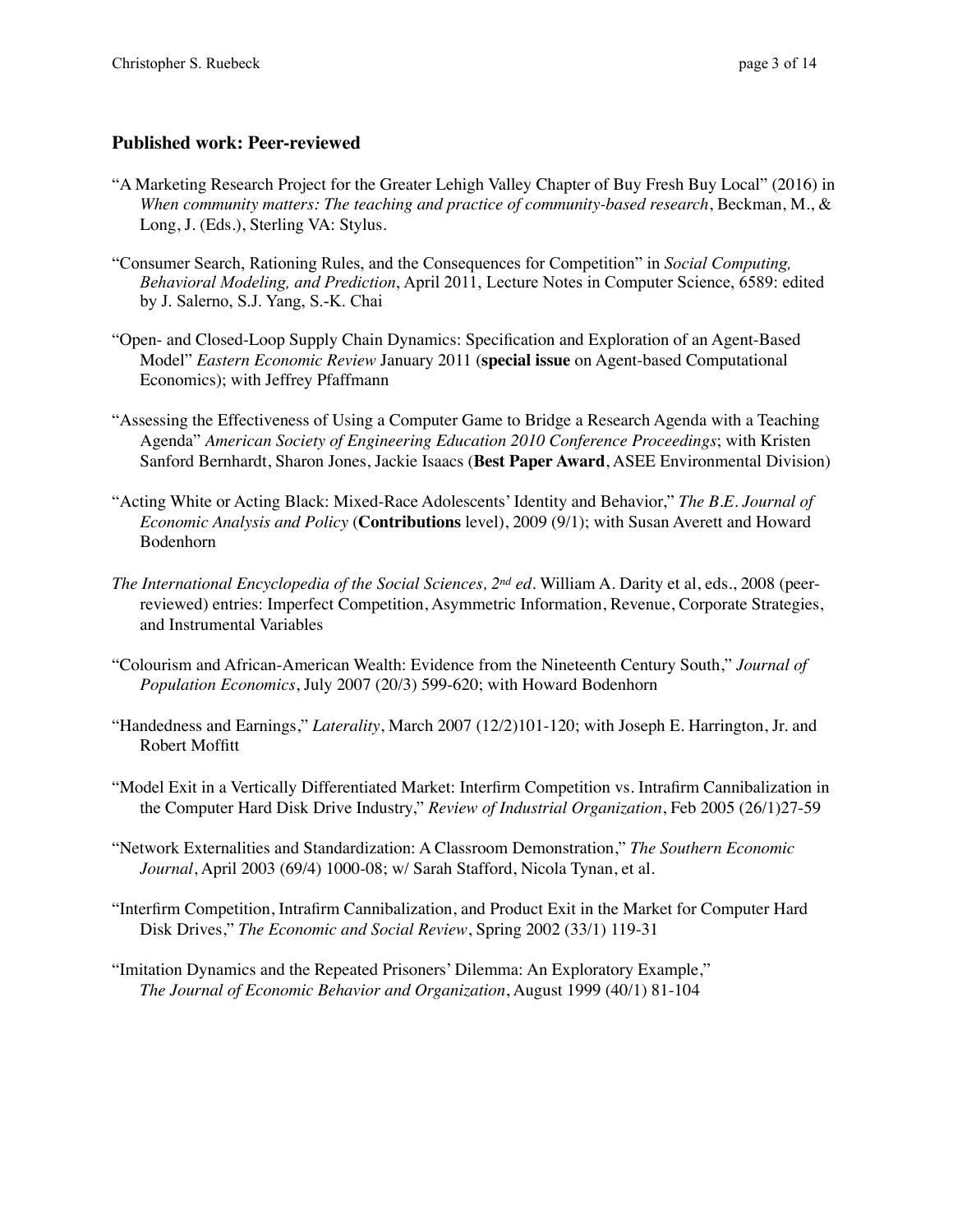## **Published work: reports, sponsored or solicited**

- State of the Lehigh Valley 2013 report, Economics section (with Sabrina Terrizzi), released March 2014 by the Lehigh Valley Research Consortium at event attended by over 250 community members
- State of the Lehigh Valley 2012 report released Feb. 2013, event attended by 250 community members: *presenter and co-editor* of the report (with Jamila Bookwala) and Economics section co-author (with Sabrina Terrizzi)
- "Gardening in Easton's West Ward Neighborhood: Local Perceptions of the Value and Operation of Community Gardens" September 2012, with visiting professor Crystal Fortwangler and students Hannah Grover and Alana Taylor, for the West Ward Neighborhood Partnership
- State of the Lehigh Valley 2011 Economics section (with Rob Root), released February 2012 for the Lehigh Valley Research Consortium at event attended by 150 community members
- State of the Lehigh Valley 2010 Economics section, released January 2011 for the Lehigh Valley Research Consortium
- "Local Food and Local Taste: A study of supply and demand" for the Greater Lehigh Valley Buy Fresh Buy Local Chapter with Richard Niesenbaum and in partnership with the Lehigh Valley Research Consortium; September 2009

## **Contributions to working paper series**

- "Acting White or Acting Black: Mixed Race Adolescents' Identity and Behavior," NBER Working Paper 13793 (February 2008), with Susan Averett and Howard Bodenhorn
- "Handedness and Earnings," NBER Working Paper 12387 (July 2006) and Johns Hopkins University working paper 533 (2007), with Joseph E. Harrington, Jr. and Robert Moffitt
- "Colorism and African American Wealth: Evidence from Nineteenth-Century South," NBER Working Paper 11732 (November 2005), with Howard Bodenhorn
- "The Economics of Identity and the Endogeneity of Race," NBER Working Paper 9962 (September 2003), with Howard Bodenhorn

## **Conferences, presentations, and invited talks**

- Western Economic Association International, Portland OR, July 2016 (also session organizer, session chair, and discussant): "Endogenous quality choice and environmental impact, in a market with continual technological change"
- LVAIC Digital Tools Conference, May 2016: "Technology for Community Based Learning Collaboration on Two Campuses" (with Gary Kaskowitz and presenter Sabrina Terrizzi)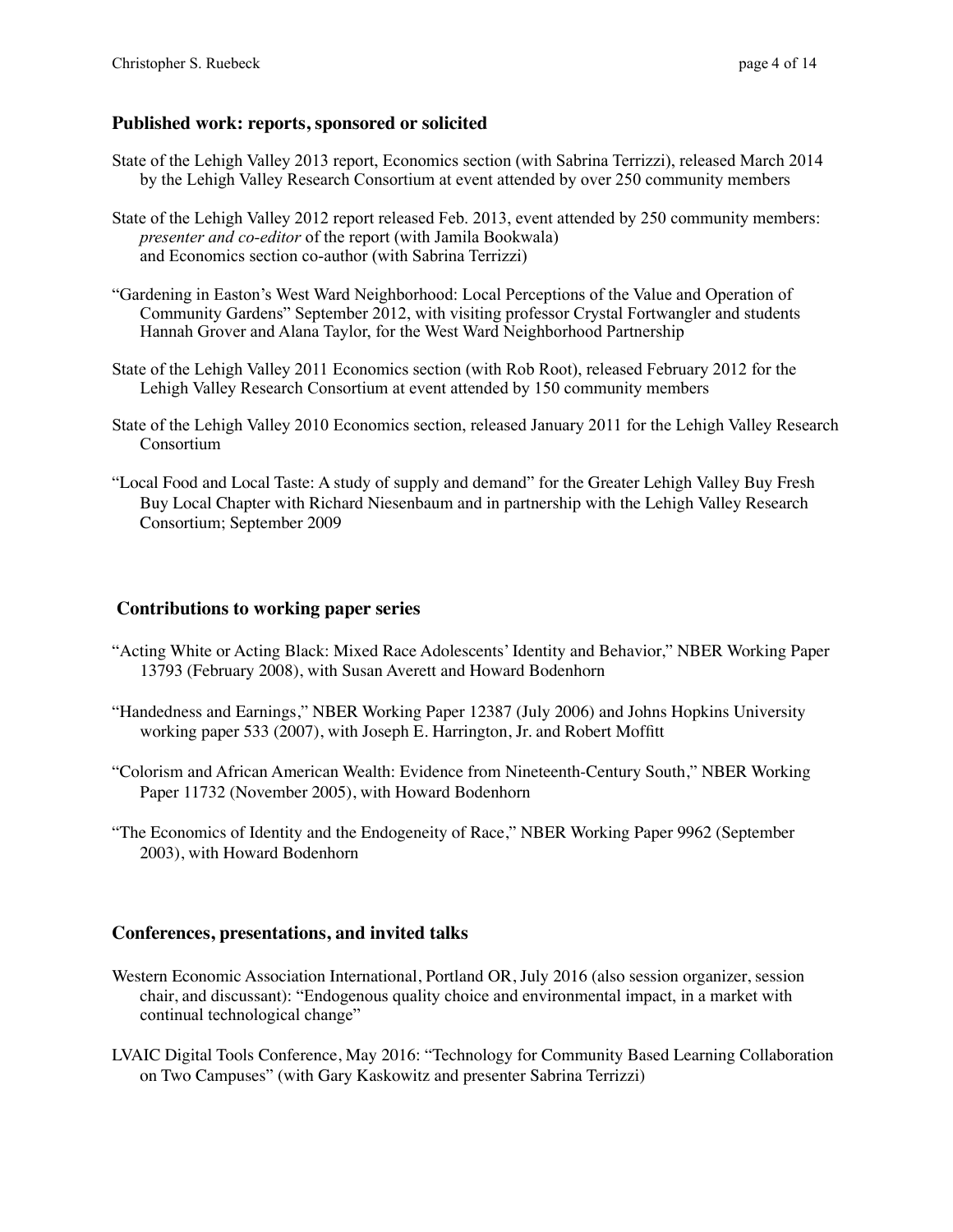Bryn Mawr Blended Learning in the Liberal Arts, May 2016: "Blended Remote and Local Learning in the Liberal Arts" "Collaborative, Cross-Campus Hybrid Course Development and Implementation" (with Sabrina Terrizzi, John Sullivan, and Farah Vallera)

- Eastern Economic Association; Washington, D.C., February 2016 (also session organizer, session chair, and discussant): "Endogenous quality choice and environmental impact, in a market with continual technological change"
- Eastern Economic Association; New York City, February 2015 (also session organizer, session chair, and discussant): "Endogenous quality choice and environmental impact, in a market with continual technological change"
- Western Economic Association International; Denver CO, July 2014 (also session organizer, session chair, and discussant): "Endogenous quality choice and environmental impact, in a market with continual technological change"
- Western Economic Association International; Seattle WA, July 2013 (also session organizer, session chair, and discussant): "Agentsets of Mixed Strategies in Duopoly" and "Competitive Behavior in a (Simulated) Loosely-Coupled Biological Cell Network Game" (with presenter Jeffrey Pfaffmann and Elaine Reynolds)
- Eastern Economic Association; New York City, May 2013 (also session organizer): "Social Networks, Identity, and Educational Effort" (with Jason Barr)
- Engineering Sustainability Conference, April 2013; Pittsburgh PA: "An Agent-Based Model for Efficient Life-Cycle Analysis of Rural Water Systems in the Developing World" (with presenter Kristen Sanford Bernhardt, Jeffrey Pfaffmann, and Sharon Jones)
- Complexity in Business Conference, November 2012; Washington D.C.: "Third-party niching in a weakly coupled pallet distribution network" (with presenter Jeffrey Pfaffmann)
- Western Economics Association International; San Francisco CA, July 2012 (also session organizer): "Social Networks, Identity, and Educational Effort" (with Jason Barr)
- Canadian Wood Pallet & Container Association Annual Meeting; Richmond VA, May 2012 (invited): "Integrating Agent-Based Modeling and Life Cycle Analyses to Enhance Environmental Policy-Making" (with Jeffrey Pfaffmann, Sharon Jones, Kristen Sanford-Bernhardt)
- International Industrial Organization Organization; Arlington VA, March 2012: "Consumer Search, Rationing Rules, and the Consequences for Competition"
- Eastern Economic Association; Boston MA, March 2012 (also session organizer): "Consumer Search, Rationing Rules, and the Consequences for Competition" and "Identity Networks and Education Effort" (with presenter Jason Barr)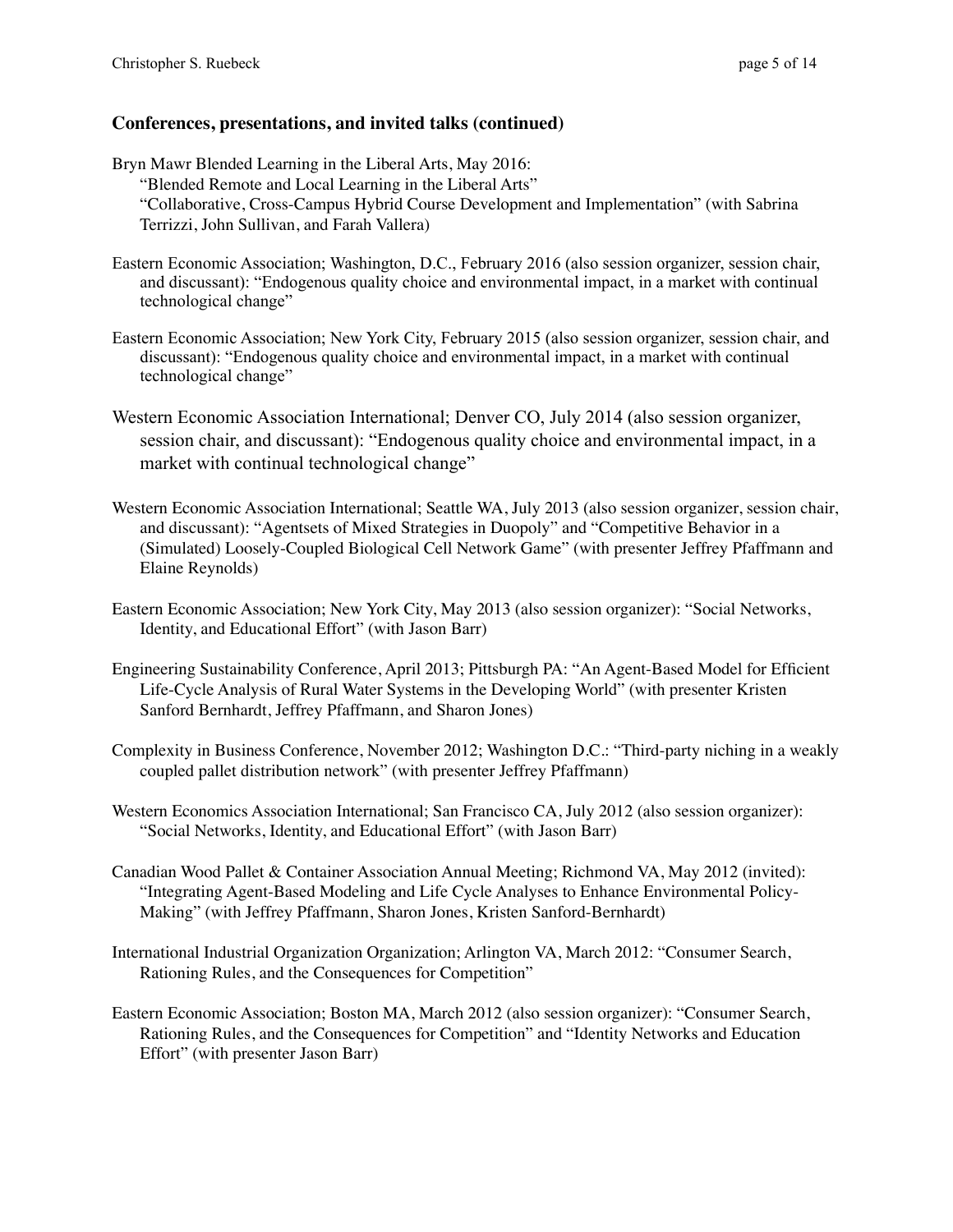- Binghamton University Economics Department seminar (invited); March 2012: "Consumer Search, Rationing Rules, and the Consequences for Competition"
- Collective Dynamics of Complex Systems Research Group seminar, Binghamton University (invited); September 2011: "Consumer Search, Rationing Rules, and the Consequences for Competition"
- Western Economic Association International; San Diego CA, July 2011 (also session organizer), "Consumer Search, Rationing Rules, and the Consequences for Competition"
- International conference on Computing in Economics and Finance; San Francisco Ca, June 2011, "Consumer Search, Rationing Rules, and the Consequences for Competition"
- International Industrial Organization Conference; Boston MA, April 2011: "Consumer Search, Rationing Rules, and the Consequences for Competition"
- Social Computing, Behavioral Modeling and Prediction; College Park MD, March 2011: "Consumer Search, Rationing Rules, and the Consequences for Competition" (referred paper published in proceedings, with competitive acceptance rate)
- Eastern Economic Association; New York City, February 2011 (also session organizer): "Consumer Search, Rationing Rules, and the Consequences for Competition"
- American Economic Association / Allied Social Sciences, Jan. 2011: "Simulating Oligopoly to Enhance Student Learning" in the Active Learning Strategies for the Undergraduate Curriculum **poster session** (with Joe Harrington)
- Southern Economic Association; Atlanta GA, November 2010: "Simulating Oligopoly to Enhance Student Learning" (with Joe Harrington)
- Human Social Dynamics (National Science Foundation) grantees meeting; Arlington VA, Sept. 2011, "Open- and Closed-Loop Supply Chain Dynamics: Specification and Exploration of an Agent-Based Model" (with Jeff Pfaffmann)
- Northeastern Association of Business, Economics and Technology, State College PA, October 2010 "Incorporating GIS data in an Agent-Based Model of the Inter-firm Shipping Pallet Supply Chain" (with Jeff Pfaffman, Laura Wong Hon Chan `12, Phuong Anh Nguyen `12)
- NSF-HSD grantees meeting, "Open- and Closed-Loop Supply Chain Dynamics: Specification and Exploration of an Agent-Based Model" poster (with Jeff Pfaffman) Arlington VA, September 2010
- Society for Computational Economics 16th International Conference on Computing in Economics and Finance "The Consequences of Demand Curves and Consumer Rationing" London, July 2010
- Western Economic Association International "Virtual Corporate Reality" (with Joe Harrington) and "The Consequences of Demand Curves and Consumer Rationing" Portland OR, June 2010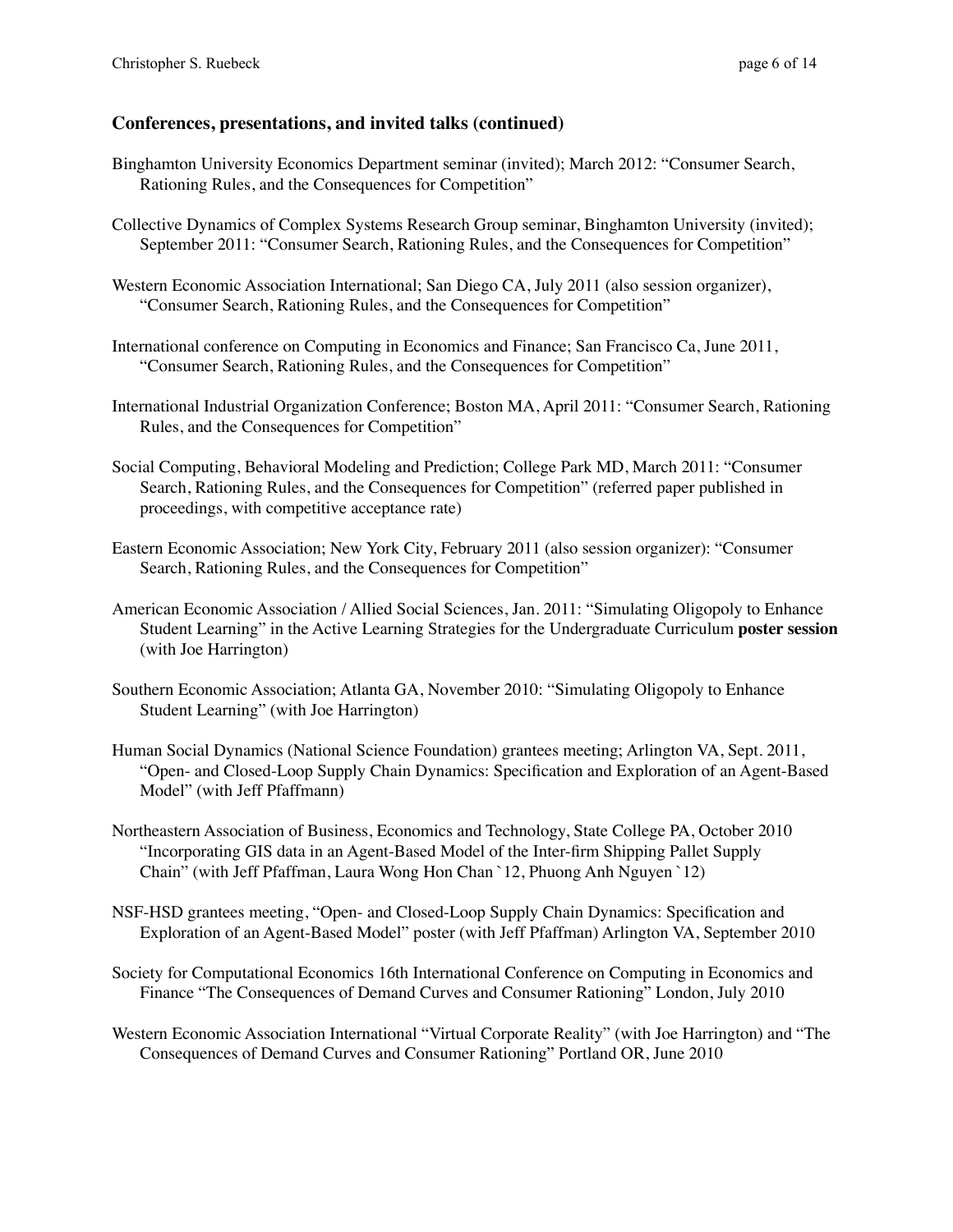- Workshop on Optimal Control, Dynamic Games and Nonlinear Dynamics "Open- and Closed-Loop Supply Chain Dynamics: Specification and Exploration of an Agent-Based Model" (with Jeff Pfaffman) Amsterdam, June 2010
- International Industrial Organization Conference "The Consequences of Demand Curves and Consumer Rationing Rules" Vancouver, May 2010
- Golisano Institute for Sustainability seminar "Integrating Agent-Based Modeling and Life Cycle Analyses to Enhance Environmental Policy Making" (with Jeff Pfaffman), Rochester Institute of Technology, April 2010
- New Economic Research and Development Seminar (NERDS), "Demand curves and consumer rationing rules in oligopoly" Lafayette College, April 2010
- Academic Research Committee Works-in-Progress seminar "Exploring the space of demand curves and consumer rationing rules" Lafayette College, March 2010
- Eastern Economic Association "Exploring the space of demand curves and consumer rationing rules" Philadelphia February 2010
- Patriot League Academic Conference "Virtual Corporate Reality" (with Joe Harrington) Bucknell University, October 2009
- Complexity Conference: Agents and Networks "Modeling the interfirm supply chain: An open-loop model for market context in environmental policy decisions" poster (with Jeff Pfaffman) Northwestern Institute on Complex Systems, September 2009
- International Conference on Computing in Economics and Finance "Integrating Agent-Based Modeling and Life Cycle Analyses to Enhance Environmental Policy-Making" (with Jeff Pfaffman) Sydney, July 2009
- NSF-sponsored Workshop on Classroom Experiments "Virtual Corporate Reality" (with Joe Harrington) College of William and Mary, May 2009
- Eastern Economic Association, Boston, February 2008, "Integrating Agent-Based Modeling and Life Cycle Analyses to Enhance Environmental Policy-Making" (with Sharon Jones and Jeffrey Pfaffman)
- United States Society for Ecological Economics Conference, Creating Sustainability within our Midst: Challenge for the 21st Century, New York, June 2007: "The effects of shipper-receiver economics on the environmental impact of shipping pallets" (with Sharon Jones and Brian Laverty)
- Eastern Economic Association; Philadelphia, February 2006: "'Acting Out' not 'Acting White:' Risky Behaviors of White, Black, and Multiracial Youth" (with Susan Averett and Howard Bodenhorn)
- Allied Social Science Association; Boston, January 2006: "Colorism and African-American Wealth: Evidence from Nineteenth Century South" (w/ Howard Bodenhorn)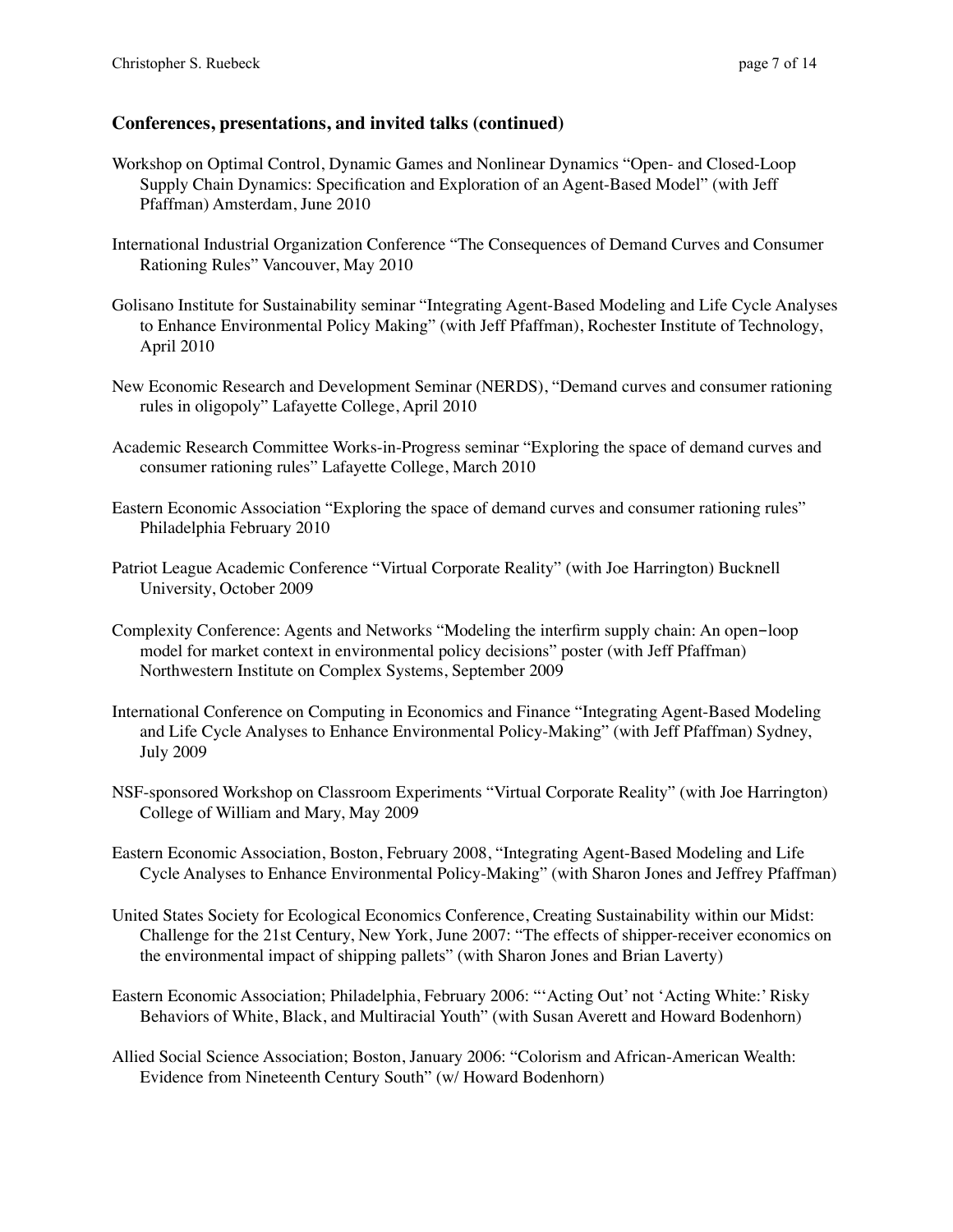- Southern Economic Association; Washington, D.C. November 2005: "Colorism & African-American Wealth: Evidence from Nineteenth Century South" (w/ Howard Bodenhorn)
- Persistent Interracial Inequality and Identity; Florida State University, March 2005: "Colorism & African-American Wealth: Evidence from Nineteenth Century South" (w/ Howard Bodenhorn)
- SUNY Binghamton Department of Economics seminar, February 11, 2005 "Colorism & African-American Wealth: Evidence from Nineteenth Century South" (w/ Howard Bodenhorn)
- International Industrial Organization Conference; Chicago, IL; Apr. 2004: "The Large-Firm Wage Premium, the Manager's Scope of Responsibility, and Incentive Pay"
- Western Economic Association International; Vancouver, British Columbia; June 2004: "The Economics of Identity and the Endogeneity of Race," with Howard Bodenhorn
- North American Winter Meeting of the Econometric Society; Washington DC; Jan. 2003: "Handedness and Earnings," with Robert Moffitt and Joseph E. Harrington, Jr.;
- American Economic Association / Allied Social Sciences annual meeting; Washington DC; Jan. 2003 "The Economic Consequences of Race and Mixed-Race: Evidence from the 1860 Census," with (and presented by) Howard Bodenhorn

Lehigh University Seminar, 2002: "Robust Cooperation in Imitation Dynamics"

- European Association for Research in Industrial Economics; Madrid, Spain; Sept. 2002: "Estimating a Structural Model of One-Dimensional Vertical Differentiation for the Computer Hard Disk Drive Industry"
- The 13th Stony Brook Summer Festival on Game Theory; Stony Brook, NY; July 2002: "Robust Cooperation in Imitation Dynamics"
- European Association for Research in Industrial Economics; Dublin, Ireland; August 2001: "Product Exit in a Vertically Differentiated Market: Interfirm Competition vs. Intrafirm Cannibalization"
- The 7th Stony Brook Summer Festival on Game Theory; Stony Brook, NY; July 1996: "Imitation Dynamics and the Repeated Prisoners' Dilemma: An Exploratory Example"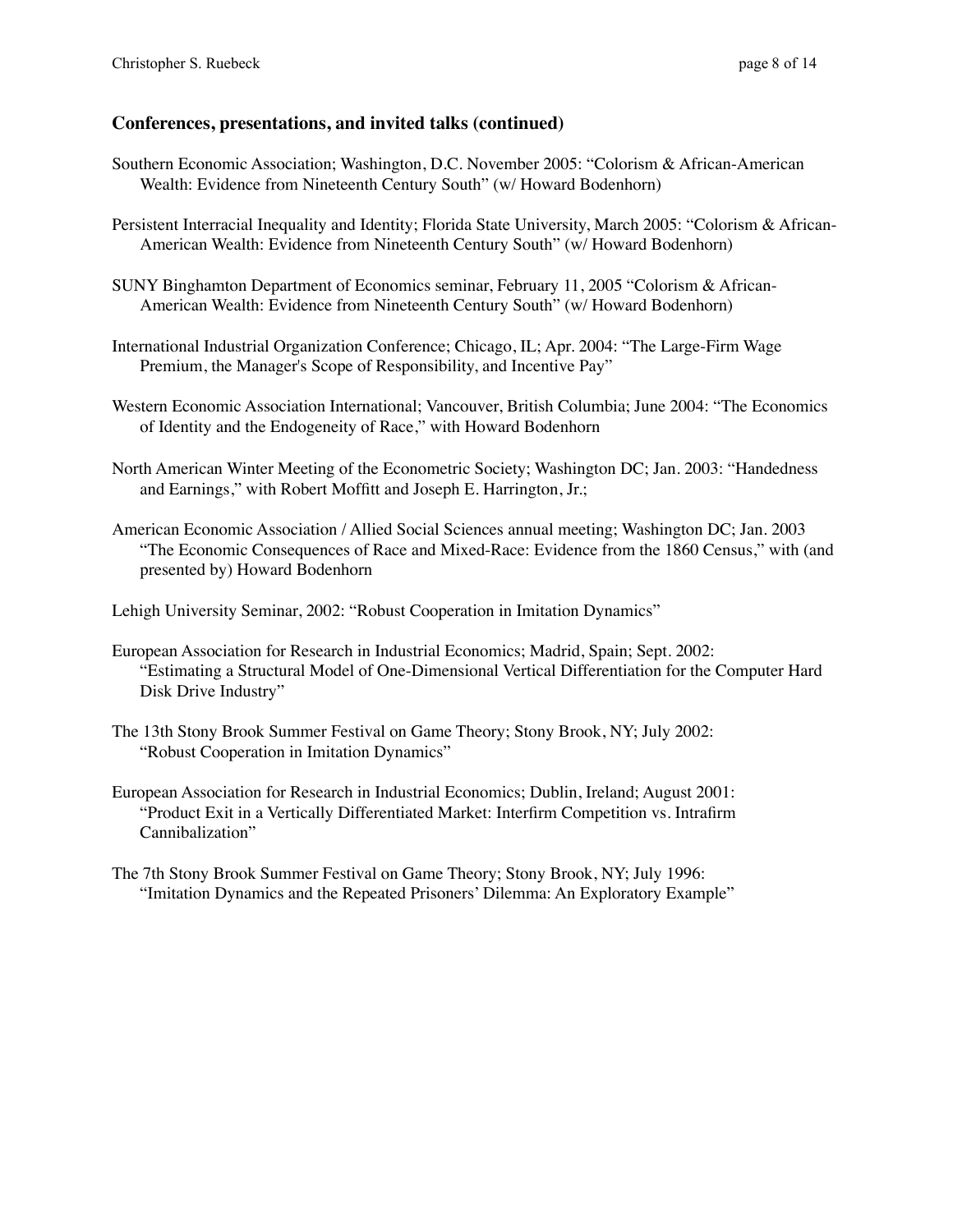## **Research papers, Works in progress**

- "Competitive Behavior in a (Simulated) Loosely-Coupled Biological Cell Network Game, with Jeffrey Pfaffmann and Elaine Reynolds
- "Virtual Corporate Reality: Simulating Oligopoly for Students," with Joe Harrington

"Consumer Search, Capacity, and oligopoly dynamics"

"Models of Duopoly with a Capacity Constraint and Asymmetric Information," with Shiliang Cui `09

"The Deadweight Loss of Christmas, Philanthropy, and Gift Cards" with Jeff Leibner, Rachel Ingber `11

## **Senior honors theses supervised (Economics unless otherwise noted) – also see Capstone experiences, below**

- Zoë Reinus `16 (Psychology), "Advertisements, Routes of Persuasion, and Health Literacy: Skepticism and Intent to Engage in Health Behavior" (outside reader)
- Anni Gao `15 (Mathematics), "Theory and Application of Hidden Markov Model (outside reader)
- Yemai Lee `15 (Mathematics), "A Brief History of Linear Algebra and Two Theses" (outside reader)
- Bridget Rauch `15 (joint Mathematics and Psychology thesis), "The Perception of an Extortionate Strategy as a Human Opponent within the Iterated Prisoners' Dilemma" (outside reader)

Sean Courtney `15 (English) "Tempt the Child with Freedom" (outside reader)

- Yue 'Jim' Yin '14 (A.B. Economics and B.S. Chemical Engineering), "Agent-Based Modeling of Capacity-Constrained Oligopoly With Informative Advertising" (advised)
- Shannon Nitroy `14 (A.B. Economics and B.S. Mathematics) "A Study of a New Curriculum: The Effect of Easton Weed and Seed's 'Summer Nights' Program on Summer Learning Loss" (advised)
- Joyce Laura Wong Hon Chan `12 (double major, Economics and Mathematics), "The Environmental Implications of Endogenous Quality Choice in a Vertically Differentiated Oligopoly" (advised)
- Edward Zhao `12, "High Scores: Quantifying the Correlation Between Video Games Sales and Video Game Journalism" (advised)
- Phuong Anh Nguyen `12, "Performance Efficiency of Spanish Savings Banks: an Agent-Based Model of Market Concentration and Competition" (outside reader, International Economics and Commerce)
- Nan Li `12 "Impact of Taxation on Well-Being Across OECD Countries" (advised, thesis not finished)
- Rachel Ingber `11, "Gifts, Gift Cards & Deadweight Loss" (advised)
- Shiliang (John) Cui `09, "Models of Duopoly with a Capacity Constraint and Asymmetric Information" (advised)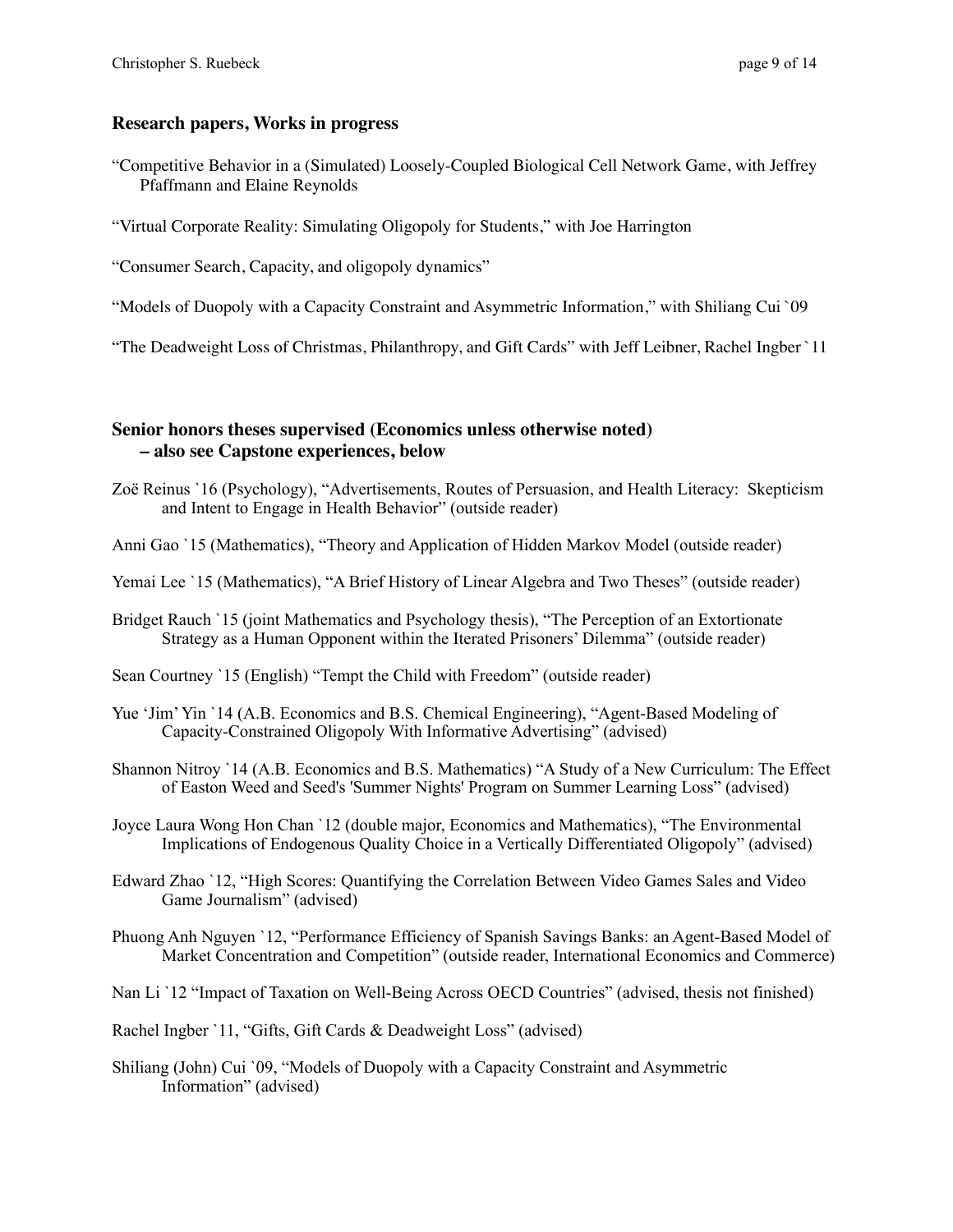## **Senior honors theses supervised (continued)**

- Chutima "Gift" Tontarawongsa "Yardstick Competition and Quality, Evidence from English and Welsh Water Industries" (advised, thesis not finished)
- Jacquelynn Molzon `08, "The Determinants of the Market Success of a Pharmaceutical Drug" (advised)
- Brian Laverty `07, "Do Rich Eyeballs Pay? Direct Response Advertising Rates and Demographic Factors" (advised)
- Dan Rosenblum `06, "Wireless telecommunications market structure across countries" (advised)
- Kristin Tull `06, "Using game theory to evaluate sustainable environmental policy options for domestic open-loop pallets" (outside reader, A.B. Engineering)
- Alex Kadel `06, "Achieving mutual cooperation : an investigation into prisoner's dilemma and other nonzero sum games" (outside reader, Mathematics)
- Brian Regan `06, "Game theory and a generalization of cooperative games" (outside reader, Mathematics)
- Michael Tortora '05 / entering '06 "The Lafayette Student Athlete" (advised, thesis not finished)
- Sarah Segal `05, "Do colleges practice price discrimination in order to increase quality?" (reader)
- Douglas Schiz `04, "An econometric location and gate revenue model for the National Football League" (reader)
- Nathan Delong `04, "Policy formulation using environmental and economic analysis of wooden pallets" (reader, A.B. Engineering)
- Jarrod Poveroma `03, "Past and present protectionist policies and their effects on the U.S. steel industry" (advised, joint A.B. Engineering)
- Jennifer Conway `03, "The Role of Contributions in Presidential Primaries: Deciphering the Dollars" (advised, joint Gov/Law)
- Suzanne Metzger `03, "What it takes to 'serve' satisfaction: an economic investigation of tipping and contests" (advised)
- Meredith Sabosik `02, "Modern challenges to antitrust laws" (advised, joint Gov/Law)
- Alison Purcell `02, "The economic determinants of teenage abortion" (reader)
- Mike Levey '02, "An econometric model for predicting the future expansions and contractions of U.S. Airline Hubs" (reader)
- Steve DiMauro `02, "An introduction to Game Theory and variations in the Game of Nim" (outside reader, Mathematics)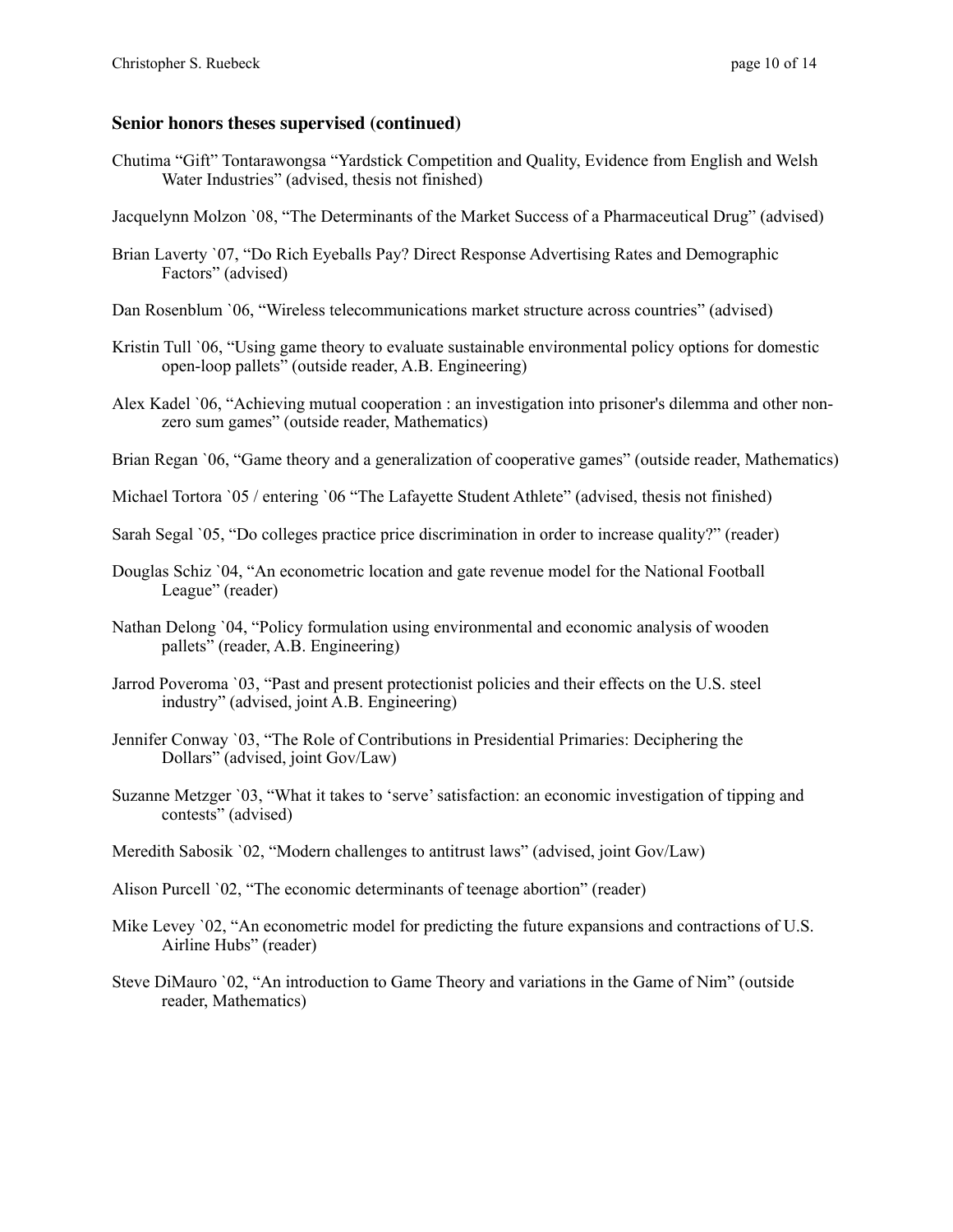#### **EXCEL, student research assistance**

Anna Evinski `19: Data collection for Easton Area Community Center's Summer Nights program

Laurel Rogers `19: Data collection for Easton Area Community Center's Summer Nights program

Jasmine Puri `18: Data collection for Easton Area Community Center's Summer Nights program

Austin Bohtello `18: Data collection for Easton Area Community Center's Summer Nights program

Ivan Evinsky `17: User Experiences with the Virtual Corporate Reality Program

Bradley Marshall `16: Agent-based modeling and literature review of cell phone market

Yanel Garcia `15: Data collection for Easton Area Community Center's Summer Nights program

Kevin Myers `15: Agent-based modeling of cell phone competition and innovation

- Patrick Pozzi `15 (with Rob Rot): Data collection and documentation for Lehigh Valley Research Consortium
- Yue Yin `14: Replication of simulation results in capacity-constrained duopoly
- Anna Harris `14 (with Rob Root): Data collection and documentation for Lehigh Valley Research Consortium

Kelly Loughney `14: Agent-based modeling of cell phone competition and innovation

Nicholas Orzol `13: User interface for repeated investigation of parameter space in agent-based models

Andrew O'Brien `13: Agent-based modeling of cell phone competition and innovation

Hannah Grover `13: Presentation of quantitative and qualitative research on community gardens

- Joyce Laura Wong Hon Chan `12 (presented in student interdisciplinary series, not part of her thesis): NetLogo programming of Geographic Information Systems and the grocery supply chain
- Phuong Anh Nguyen `12 (presented in student interdisciplinary series, not part of her thesis): NetLogo programming and investigation

Rachel Ingber `11: Geographic Information Systems, NetLogo, and shipping pallets in the grocery supply chain; History and context of 'Holiday Helpers' gift-giving to women and children in need

Sarah Christy `10: Data and surveys for the Greater Lehigh Valley chapter of Buy Fresh Buy Local

Chinh Do `10: Research on characteristics of the U.S. and E.U. cell phone markets

Anthony Finizio `10: Research on characteristics of the shipping pallet market

Aung Nang Lin `10: Research on Life Cycle Analyses of the cell phone and cell phone battery market

Ed Seo `09: Grocery shipping pallet use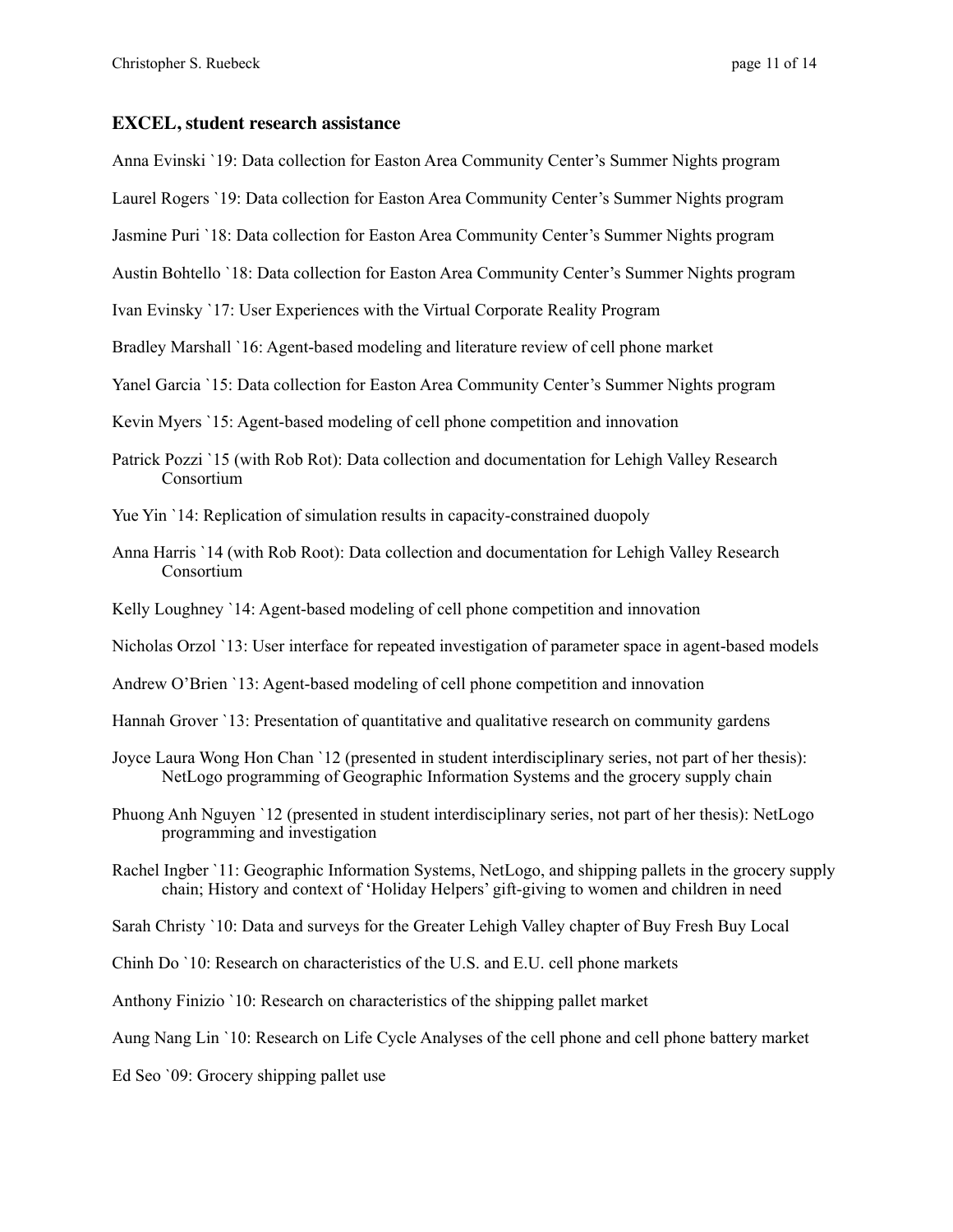# **EXCEL, student research assistance (continued)**

Stefan McVeigh `08: Research and panel data on the computer hard disk drive market

- Thuy Lan Nguyen `07: Organization of data for survival analysis of computer hard disk drive models
- Brian Laverty `07 (presented at NCUR on work that was not his thesis): GIS analysis of shipping pallet recyclers and repairers in Pennsylvania and Indiana; Collection of cross-country data on television direct response advertising rates
- Dimitar Marmarov `07 (presented in Skillman's Student Research Forum on work that was not his thesis): Organization of data on New Jersey's 1896 oyster industry
- Michael Tortora '05 / entering '06: Organization of panel data on retail firms' salary and non-salary compensation; Collection of data on Lafayette soccer team academic and athletic performance
- Katharine Wolchik `05: Analytical characterization of repeated prisoners' dilemma generalized evolutionary behavior
- John Zembron `04 (presented at NCUR; no thesis): Organization of panel data on retail firms' salary and non-salary compensation
- Suzanne Metzger `03: Organization of panel data on retail firms' salary and non-salary compensation; Collection and processing of data on local restaurant's server compensation
- Prashant Poddar `04 (presented at NCUR, on work that was not his thesis): Coding of agent-based modeling simulation for studying the repeated prisoners' dilemma

# **Courses Taught**

Lafayette College (2000-present) *Principles of Economics* (Econ 101) *Intermediate Microeconomics* (Econ 211) *Many Markets, Many Londons, Many Cultures* (Econ 131/231) *Social & Ethical Issues in Health Care in the U.K. & U.S.* (INDS 245 / INDS 380) *Evolutionary Game Theory* (Econ 256 / Math 256) *Industrial Organization* (Econ 331) *Marketing Science* (Econ 360) *Marketing Research* (Econ 361) *Computational Simulation of Markets and Behavior* (Econ 375) *Independent Study* (Econ 390/391) History and Ideas of Austrian Economics (Lauren Pacifico `11) Advanced Industrial Organization using Tirole text (Qi Sun `11) Theory & Practice of Auctions (Allyson Papageorge `14) *Capstone experiences* for self-designed Consumer Behavior individualized majors (w/Dave Shulman) Veronica Lloyd `16, Sarah Fryfield `16 Caroline Ponzi `17, Lauren Lang `17

Loyola College of Maryland (1998-2000): *Microeconomics Principles* (EC102) The Johns Hopkins University (Summer 1997. 1998): *Investment & Portfolio Management* (Econ 304)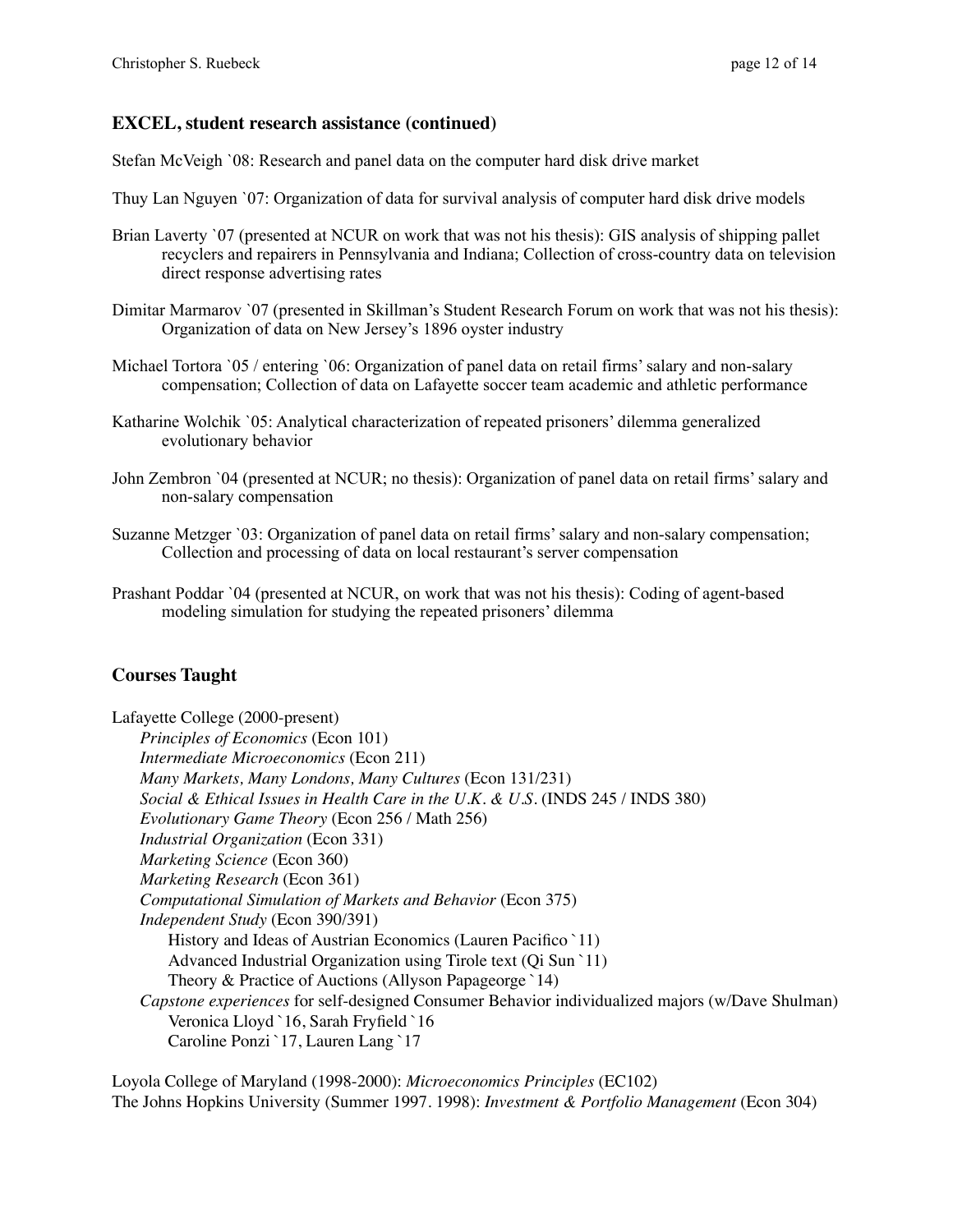## **Expertise in computation and data analysis**

Programming languages: C, Java, Fortran90, Mathematica, NetLogo Statistical packages: Stata, SAS, Gauss Database applications: SQL, Microsoft Access, Filemaker Pro Platforms: MacOS, UNIX, Windows, DOS Large Data sets: National Longitudinal Survey of Youth, Nat'l Longitudinal Study of Adolescent Health

# **Manuscript referee**

*American Economic Review Review of Economics and Statistics Journal of Labor Economics Journal of Health Economics Journal of Economic Behavior and Organization Economic Inquiry Economica Eastern Economic Journal Feminist Economics Journal of Economic Education Journal of Industrial Organization Education Social Computing, Behavioral Modeling, and Prediction Journal of Industrial Ecology*

## **Funding agency review panels**

Interdisciplinary review panel for the National Science Foundation, 2011 Directorate for Engineering review panel, National Science Foundation, 2008

# **Sessions organized at academic conferences**: *Agent-Based Computational Economics*

Western Economic Association International 2016 Eastern Economic Association International 2016 Eastern Economic Association International 2015 Western Economic Association International 2014 Western Economic Association International 2013 Eastern Economic Association 2013 American Economic Association 2012 (proposal not accepted; 70% rejection rate) American Economic Association 2012 (proposal not accepted; 70% rejection rate) Eastern Economic Association 2012 Western Economic Association International 2011 Eastern Economic Association 2011 Western Economic Association International 2010